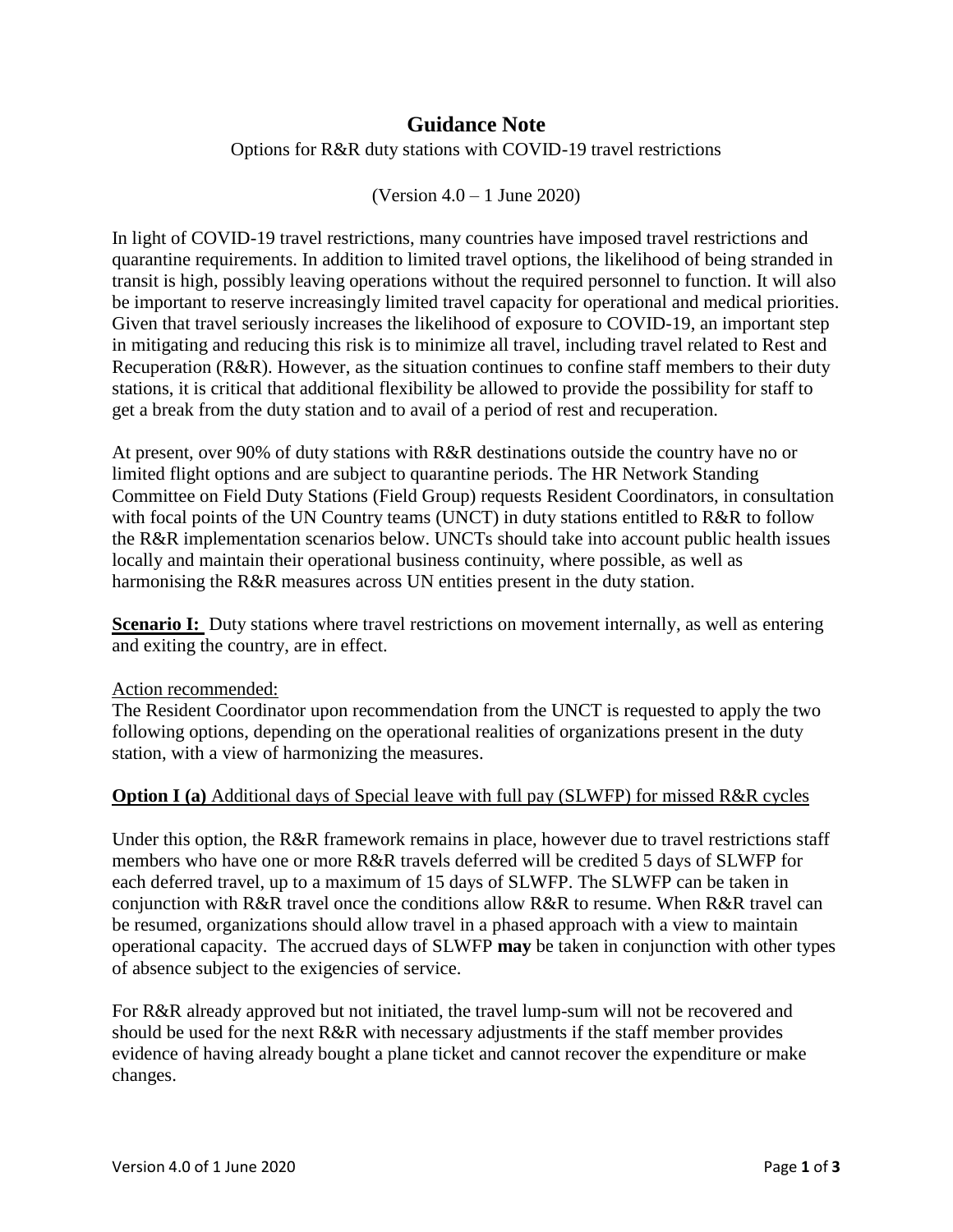## **Option I (b)** Organization-paid travel to place of residence/home leave or another authorized location

Under this option, a longer period is spent outside the duty station to ensure that staff are able to recuperate, instead of availing of R&R on a periodic basis. This option is dependent on UNCT capacity to rotate staff in and out of the duty station for established periods. The length of the rotation cycle will have to include the possibility that the staff member may be subject to quarantine measures upon arrival at the location of travel and/or upon return to the duty station. Staff members travel out of the duty station for longer periods of time (e.g. 1.5 to 3 months) and are sent to their place of residence/home leave.

Travel under this option will consist of a roundtrip ticket provided by the organization (economy class), and no DSA will be payable in the place of residence/home leave. Planning would be subject to availability of transportation for the full itinerary. No lumpsum is payable under this option. In case of unexpected delays or forced stopovers or compulsory quarantine on the authorized itinerary, staff members may be reimbursed for the actual costs for meal and accommodation not exceeding the corresponding portions of the established DSA rate for the location where staff member is delayed.

Where a staff member is exceptionally authorized to travel to another location, the cost of the travel to be borne by the Organizations may not exceed the costs of travel to the place of residence/ home leave.

**Scenario II:** Duty stations where full or partial travel restrictions in entering and exiting the country, to and from the approved R&R destination, are in effect but internal movement is permitted.

## Action recommended:

The Resident Coordinator in consultation with the UNCT is requested to allow R&R to be exercised within the country, normally in the capital city where family restrictions do not apply. Lump-sum amounts, where applicable, are to be adjusted accordingly. Where the R&R cannot be exercised within the country, Scenario I should apply. Temporary changes to the R&R destination and revised lump-sum amounts must be reported to the Field Group using the email addresses provided below.

**Scenario III:** Duty stations where there are no travel restrictions entering or exiting the country.

## Action recommended:

Rest and recuperation will only be allowed in designated R&R duty stations where no restrictions are in place. Should a staff member be prevented from returning following R&R travel to the designated R&R duty station, the staff member will be considered on travel status and eligible for payment of DSA for the designated R&R duty station.

A staff member wishing to exercise their R&R in a location other than the designated duty station must obtain prior approval from their head of entity. The Resident Coordinator, together